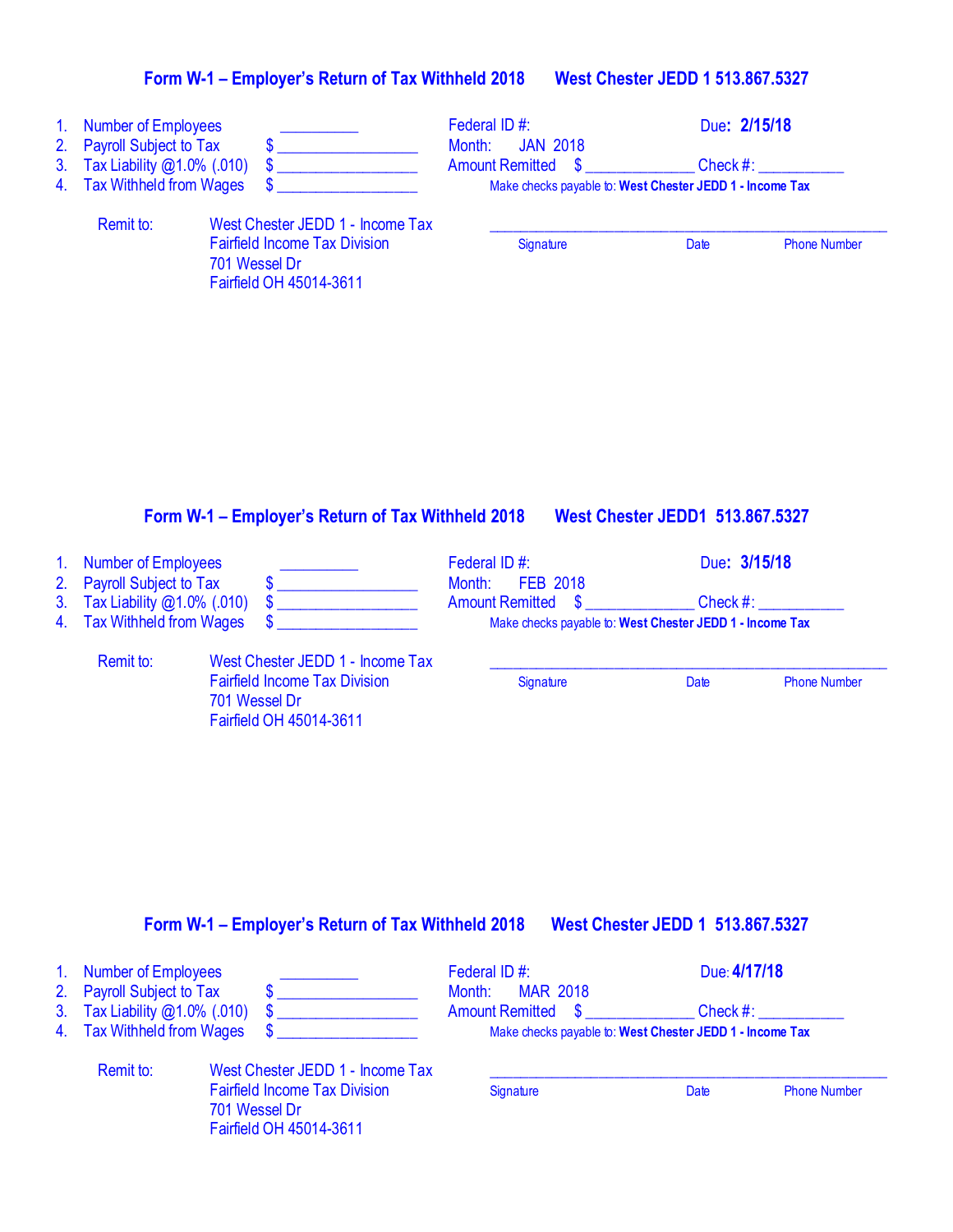| 1.<br>2.<br>3.<br>4. | <b>Number of Employees</b><br><b>Payroll Subject to Tax</b><br>Tax Liability @1.0% (.010)<br><b>Tax Withheld from Wages</b> | $\boldsymbol{\mathsf{s}}$<br>$\mathbf{\$}$<br>\$                                                                     | Federal ID#:<br>Month:<br><b>APR 2018</b><br><b>Amount Remitted</b><br>$\boldsymbol{\mathsf{S}}$ | Due: 5/15/18<br>Check #:<br>Make checks payable to: West Chester JEDD 1 - Income Tax |  |
|----------------------|-----------------------------------------------------------------------------------------------------------------------------|----------------------------------------------------------------------------------------------------------------------|--------------------------------------------------------------------------------------------------|--------------------------------------------------------------------------------------|--|
|                      | Remit to:                                                                                                                   | West Chester JEDD 1 - Income Tax<br><b>Fairfield Income Tax Division</b><br>701 Wessel Dr<br>Fairfield OH 45014-3611 | Signature                                                                                        | Date<br><b>Phone Number</b>                                                          |  |
| $\mathbf{1}$ .<br>2. | <b>Number of Employees</b><br><b>Payroll Subject to Tax</b><br>Tax Liability @1.0% (.010)                                   | Form W-1 - Employer's Return of Tax Withheld 2018                                                                    | Federal ID#:<br>Month:<br><b>MAY 2018</b>                                                        | <b>West Chester JEDD1 513.867.5327</b><br>Due: 6/15/18                               |  |

# **Form W-1 – Employer's Return of Tax Withheld 2018 West Chester JEDD 1 513.867.5327**

| 1. Number of Employees        |                                      | Federal ID#:       | Due: 7/16/18                                             |                     |
|-------------------------------|--------------------------------------|--------------------|----------------------------------------------------------|---------------------|
| 2. Payroll Subject to Tax     |                                      | Month: JUN 2018    |                                                          |                     |
| 3. Tax Liability @1.0% (.010) |                                      | Amount Remitted \$ | Check #:                                                 |                     |
| 4. Tax Withheld from Wages    |                                      |                    | Make checks payable to: West Chester JEDD 1 - Income Tax |                     |
| Remit to:                     | West Chester JEDD 1 - Income Tax     |                    |                                                          |                     |
|                               | <b>Fairfield Income Tax Division</b> | Signature          | Date                                                     | <b>Phone Number</b> |
|                               | 701 Wessel Dr                        |                    |                                                          |                     |

Fairfield OH 45014-3611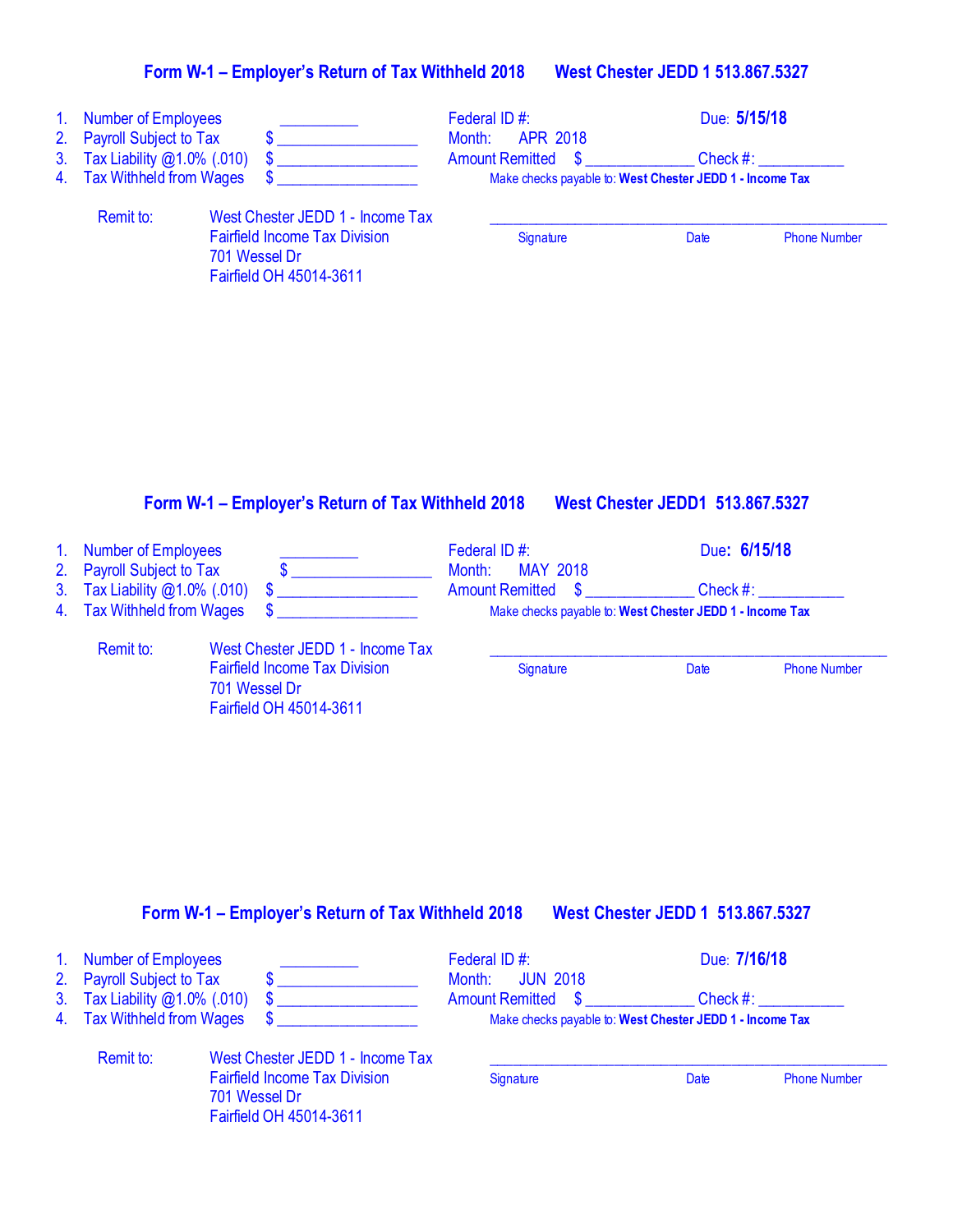| 1.<br>2.<br>3 <sub>1</sub><br>4. | <b>Number of Employees</b><br><b>Payroll Subject to Tax</b><br>Tax Liability @1.0% (.010)<br><b>Tax Withheld from Wages</b> | \$<br>\$                                                                                                             | Federal ID#:<br><b>JUL 2018</b><br>Month:<br><b>Amount Remitted</b><br>S             | Due: 8/15/18<br>$Check$ #:<br>Make checks payable to: West Chester JEDD 1 - Income Tax  |  |
|----------------------------------|-----------------------------------------------------------------------------------------------------------------------------|----------------------------------------------------------------------------------------------------------------------|--------------------------------------------------------------------------------------|-----------------------------------------------------------------------------------------|--|
|                                  | Remit to:                                                                                                                   | West Chester JEDD 1 - Income Tax<br><b>Fairfield Income Tax Division</b><br>701 Wessel Dr<br>Fairfield OH 45014-3611 | Signature                                                                            | Date<br><b>Phone Number</b>                                                             |  |
|                                  |                                                                                                                             | Form W-1 – Employer's Return of Tax Withheld 2018                                                                    |                                                                                      | <b>West Chester JEDD1 513.867.5327</b>                                                  |  |
| 1 <sub>1</sub><br>2.<br>3.<br>4. | <b>Number of Employees</b><br><b>Payroll Subject to Tax</b><br>Tax Liability @1.0% (.010)<br><b>Tax Withheld from Wages</b> | \$<br>\$                                                                                                             | Federal ID#:<br><b>AUG 2018</b><br>Month:<br><b>Amount Remitted</b><br>$\mathbf{\$}$ | Due: 9/17/18<br>Check $#$ :<br>Make checks payable to: West Chester JEDD 1 - Income Tax |  |

**Form W-1 – Employer's Return of Tax Withheld 2018 West Chester JEDD 1 513.867.5327**

Fairfield Income Tax Division Signature Signature Date Phone Number

Remit to: West Chester JEDD 1 - Income Tax

Fairfield OH 45014-3611

701 Wessel Dr

|  | 1. Number of Employees<br>2. Payroll Subject to Tax |                                                                                  | Federal ID#:<br>Month: SEP 2018                          | Due: 10/16/18 |                     |
|--|-----------------------------------------------------|----------------------------------------------------------------------------------|----------------------------------------------------------|---------------|---------------------|
|  | 3. Tax Liability @1.0% (.010)                       |                                                                                  | <b>Amount Remitted \$</b>                                | Check #:      |                     |
|  | 4. Tax Withheld from Wages                          |                                                                                  | Make checks payable to: West Chester JEDD 1 - Income Tax |               |                     |
|  | Remit to:                                           | West Chester JEDD 1 - Income Tax                                                 |                                                          |               |                     |
|  |                                                     | <b>Fairfield Income Tax Division</b><br>701 Wessel Dr<br>Fairfield OH 45014-3611 | Signature                                                | Date          | <b>Phone Number</b> |